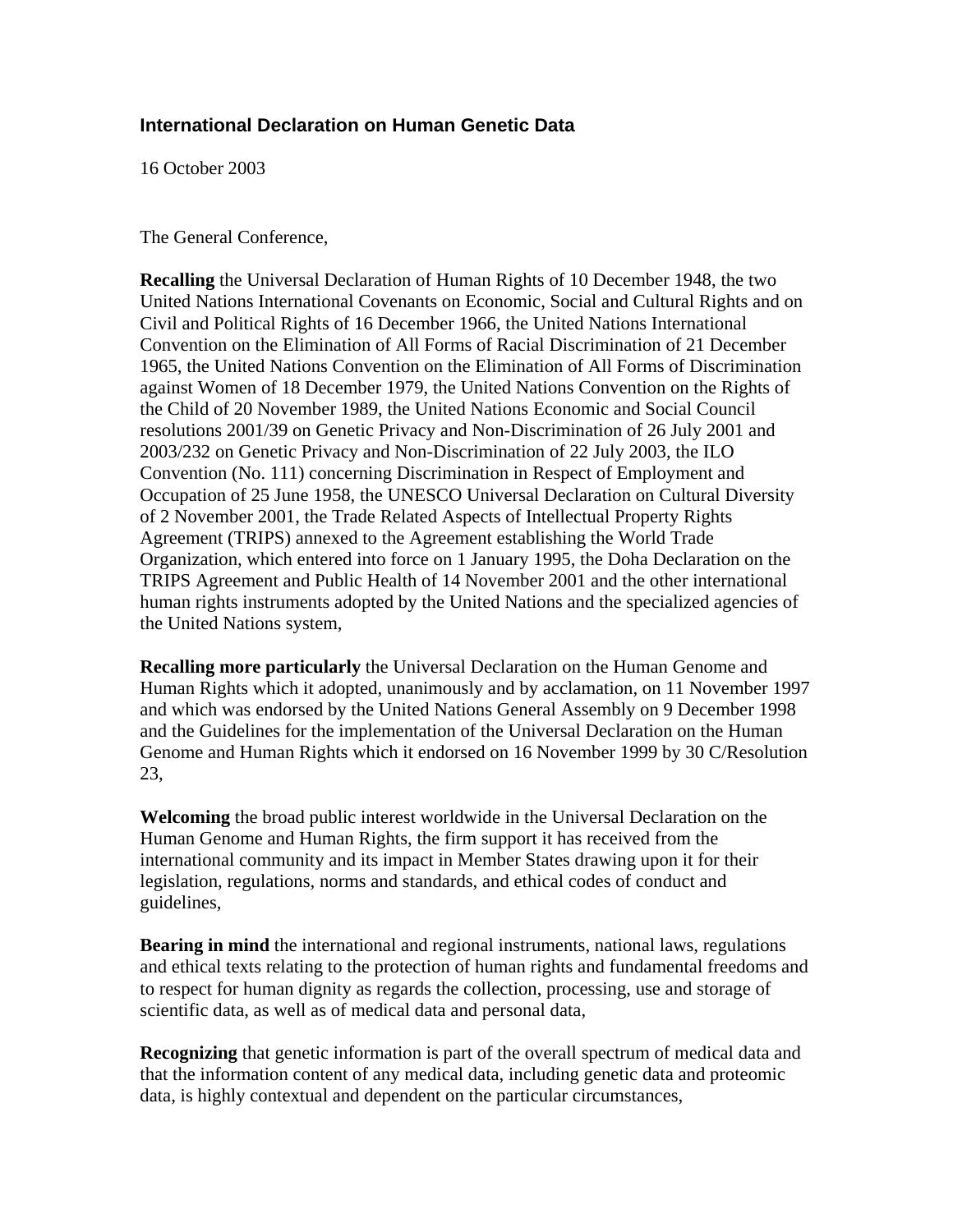**Also recognizing** that human genetic data have a special status on account of their sensitive nature since they can be predictive of genetic predispositions concerning individuals and that the power of predictability can be stronger than assessed at the time of deriving the data; they may have a significant impact on the family, including offspring, extending over generations, and in some instances on the whole group; they may contain information the significance of which is not necessarily known at the time of the collection of biological samples; and they may have cultural significance for persons or groups,

**Emphasizing** that all medical data, including genetic data and proteomic data, regardless of their apparent information content, should be treated with the same high standards of confidentiality,

**Noting** the increasing importance of human genetic data for economic and commercial purposes,

**Having regard** to the special needs and vulnerabilities of developing countries and the need to reinforce international cooperation in the field of human genetics,

**Considering** that the collection, processing, use and storage of human genetic data are of paramount importance for the progress of life sciences and medicine, for their applications and for the use of such data for non-medical purposes,

**Also considering** that the growing amount of personal data collected makes genuine irretrievability increasingly difficult,

**Aware** that the collection, processing, use and storage of human genetic data have potential risks for the exercise and observance of human rights and fundamental freedoms and respect for human dignity,

**Noting** that the interests and welfare of the individual should have priority over the rights and interests of society and research,

**Reaffirming** the principles established in the Universal Declaration on the Human Genome and Human Rights and the principles of equality, justice, solidarity and responsibility as well as respect for human dignity, human rights and fundamental freedoms, particularly freedom of thought and expression, including freedom of research, and privacy and security of the person, which must underlie the collection, processing, use and storage of human genetic data,

**Proclaims** the principles that follow and **adopts** the present Declaration.

# **A. General provisions**

**Article 1 – Aims and scope**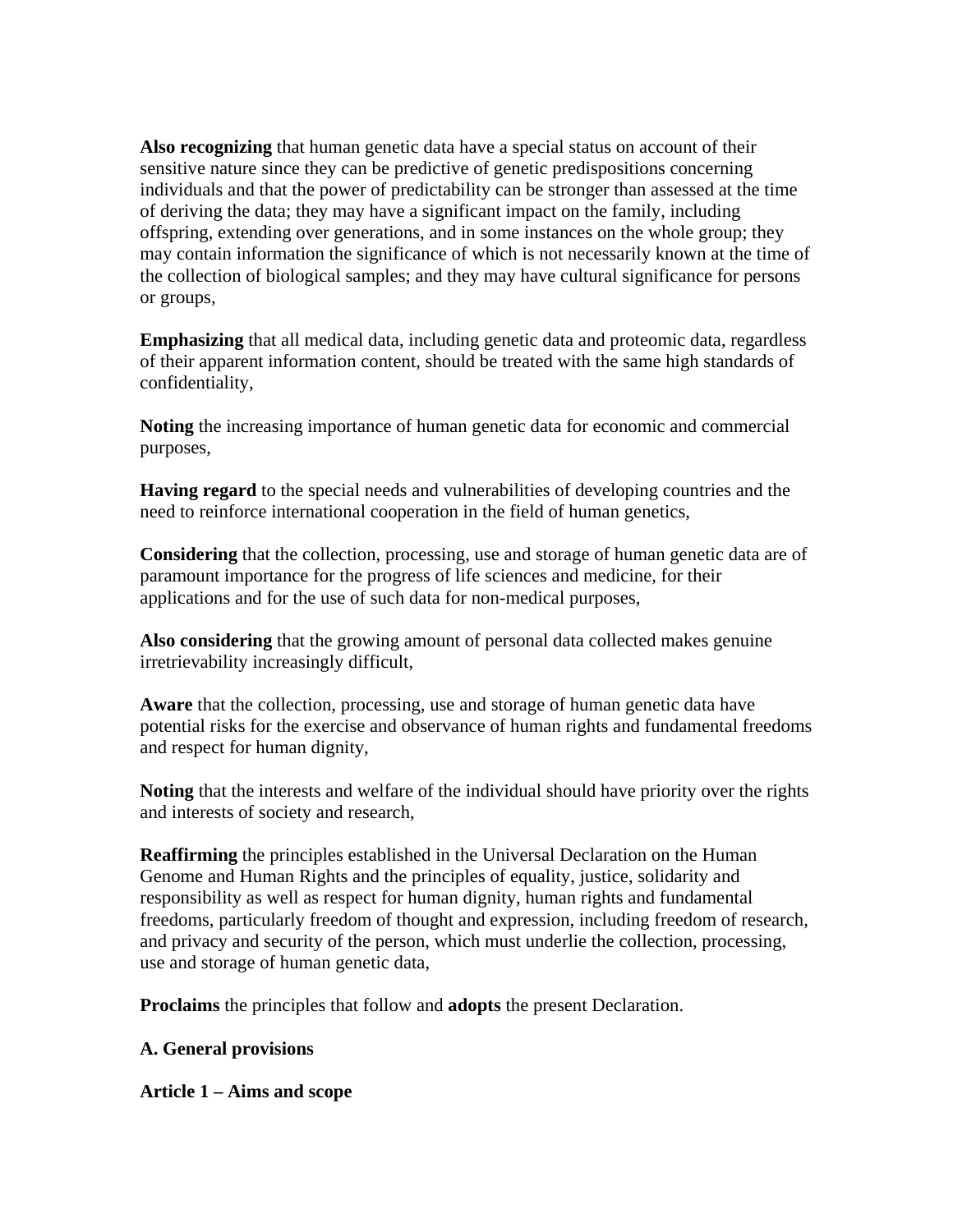(a) The aims of this Declaration are: to ensure the respect of human dignity and protection of human rights and fundamental freedoms in the collection, processing, use and storage of human genetic data, human proteomic data and of the biological samples from which they are derived, referred to hereinafter as "biological samples", in keeping with the requirements of equality, justice and solidarity, while giving due consideration to freedom of thought and expression, including freedom of research; to set out the principles which should guide States in the formulation of their legislation and their policies on these issues; and to form the basis for guidelines of good practices in these areas for the institutions and individuals concerned.

(b) Any collection, processing, use and storage of human genetic data, human proteomic data and biological samples shall be consistent with the international law of human rights.

(c) The provisions of this Declaration apply to the collection, processing, use and storage of human genetic data, human proteomic data and biological samples, except in the investigation, detection and prosecution of criminal offences and in parentage testing that are subject to domestic law that is consistent with the international law of human rights.

## **Article 2 – Use of terms**

For the purposes of this Declaration, the terms used have the following meanings:

(i) Human genetic data: Information about heritable characteristics of individuals obtained by analysis of nucleic acids or by other scientific analysis;

(ii) Human proteomic data: Information pertaining to an individual's proteins including their expression, modification and interaction;

(iii) Consent: Any freely given specific, informed and express agreement of an individual to his or her genetic data being collected, processed, used and stored;

(iv) Biological samples: Any sample of biological material (for example blood, skin and bone cells or blood plasma) in which nucleic acids are present and which contains the characteristic genetic make-up of an individual;

(v) Population-based genetic study: A study which aims at understanding the nature and extent of genetic variation among a population or individuals within a group or between individuals across different groups;

(vi) Behavioural genetic study: A study that aims at establishing possible connections between genetic characteristics and behaviour;

(vii) Invasive procedure: Biological sampling using a method involving intrusion into the human body, such as obtaining a blood sample by using a needle and syringe;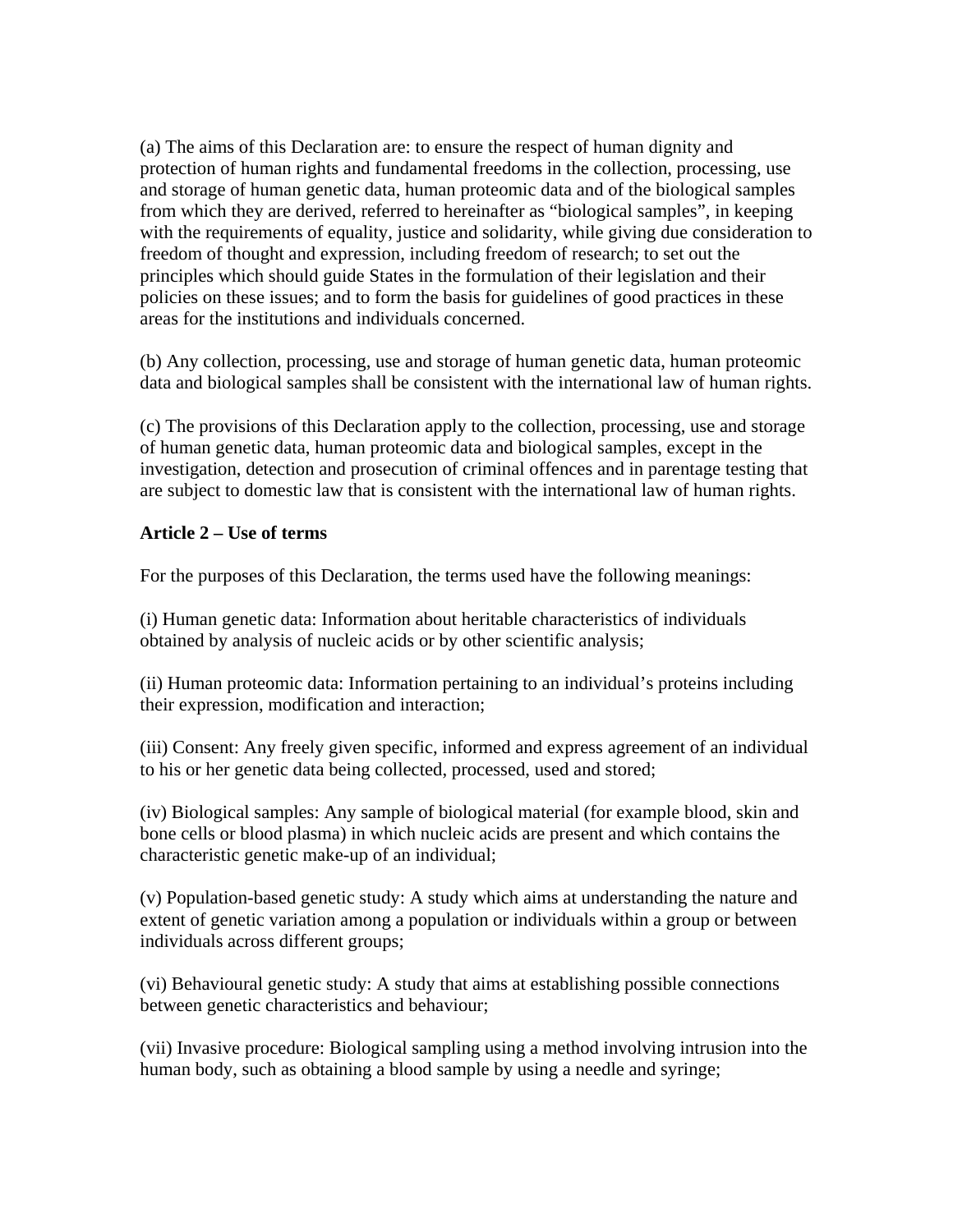(viii) Non-invasive procedure: Biological sampling using a method which does not involve intrusion into the human body, such as oral smears;

(ix) Data linked to an identifiable person: Data that contain information, such as name, birth date and address, by which the person from whom the data were derived can be identified;

(x) Data unlinked to an identifiable person: Data that are not linked to an identifiable person, through the replacement of, or separation from, all identifying information about that person by use of a code;

(xi) Data irretrievably unlinked to an identifiable person: Data that cannot be linked to an identifiable person, through destruction of the link to any identifying information about the person who provided the sample;

(xii) Genetic testing: A procedure to detect the presence or absence of, or change in, a particular gene or chromosome, including an indirect test for a gene product or other specific metabolite that is primarily indicative of a specific genetic change;

(xiii) Genetic screening: Large-scale systematic genetic testing offered in a programme to a population or subsection thereof intended to detect genetic characteristics in asymptomatic people;

(xiv) Genetic counselling: A procedure to explain the possible implications of the findings of genetic testing or screening, its advantages and risks and where applicable to assist the individual in the long-term handling of the consequences; It takes place before and after genetic testing and screening;

(xv) Cross-matching: Matching of information about an individual or a group contained in various data files set up for different purposes.

#### **Article 3 – Person's identity**

Each individual has a characteristic genetic make-up. Nevertheless, a person's identity should not be reduced to genetic characteristics, since it involves complex educational, environmental and personal factors and emotional, social, spiritual and cultural bonds with others and implies a dimension of freedom.

#### **Article 4 – Special status**

(a) Human genetic data have a special status because:

(i) they can be predictive of genetic predispositions concerning individuals;

(ii) they may have a significant impact on the family, including offspring, extending over generations, and in some instances on the whole group to which the person concerned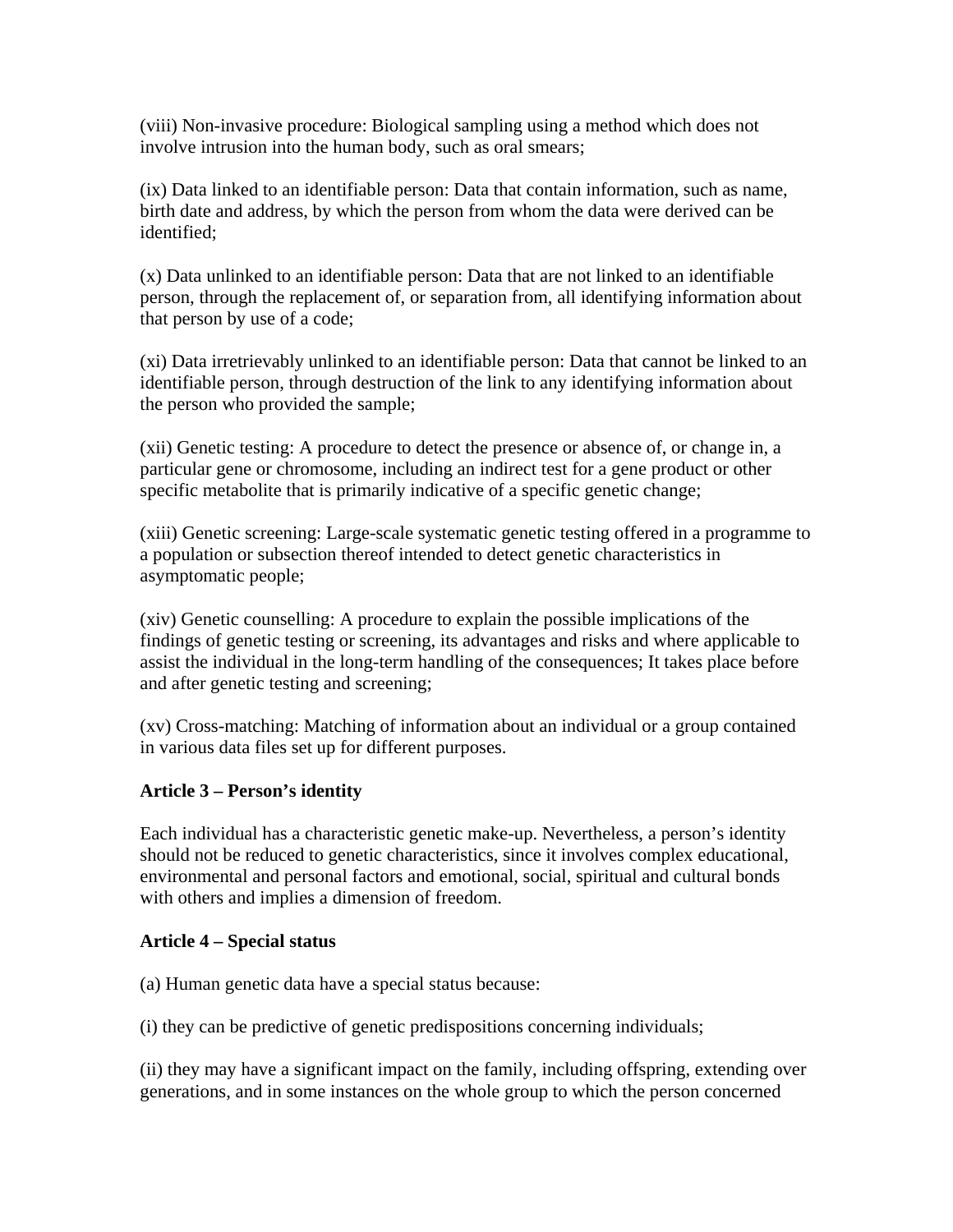belongs;

(iii) they may contain information the significance of which is not necessarily known at the time of the collection of the biological samples;

(iv) they may have cultural significance for persons or groups.

(b) Due consideration should be given to the sensitivity of human genetic data and an appropriate level of protection for these data and biological samples should be established.

## **Article 5 – Purposes**

Human genetic data and human proteomic data may be collected, processed, used and stored only for the purposes of:

(i) diagnosis and health care, including screening and predictive testing;

(ii) medical and other scientific research, including epidemiological, especially population-based genetic studies, as well as anthropological or archaeological studies, collectively referred to hereinafter as "medical and scientific research";

(iii) forensic medicine and civil, criminal and other legal proceedings, taking into account the provisions of Article 1(c);

(iv) or any other purpose consistent with the Universal Declaration on the Human Genome and Human Rights and the international law of human rights.

# **Article 6 – Procedures**

(a) It is ethically imperative that human genetic data and human proteomic data be collected, processed, used and stored on the basis of transparent and ethically acceptable procedures. States should endeavour to involve society at large in the decision-making process concerning broad policies for the collection, processing, use and storage of human genetic data and human proteomic data and the evaluation of their management, in particular in the case of population-based genetic studies. This decision-making process, which may benefit from international experience, should ensure the free expression of various viewpoints.

(b) Independent, multidisciplinary and pluralist ethics committees should be promoted and established at national, regional, local or institutional levels, in accordance with the provisions of Article 16 of the Universal Declaration on the Human Genome and Human Rights. Where appropriate, ethics committees at national level should be consulted with regard to the establishment of standards, regulations and guidelines for the collection, processing, use and storage of human genetic data, human proteomic data and biological samples. They should also be consulted concerning matters where there is no domestic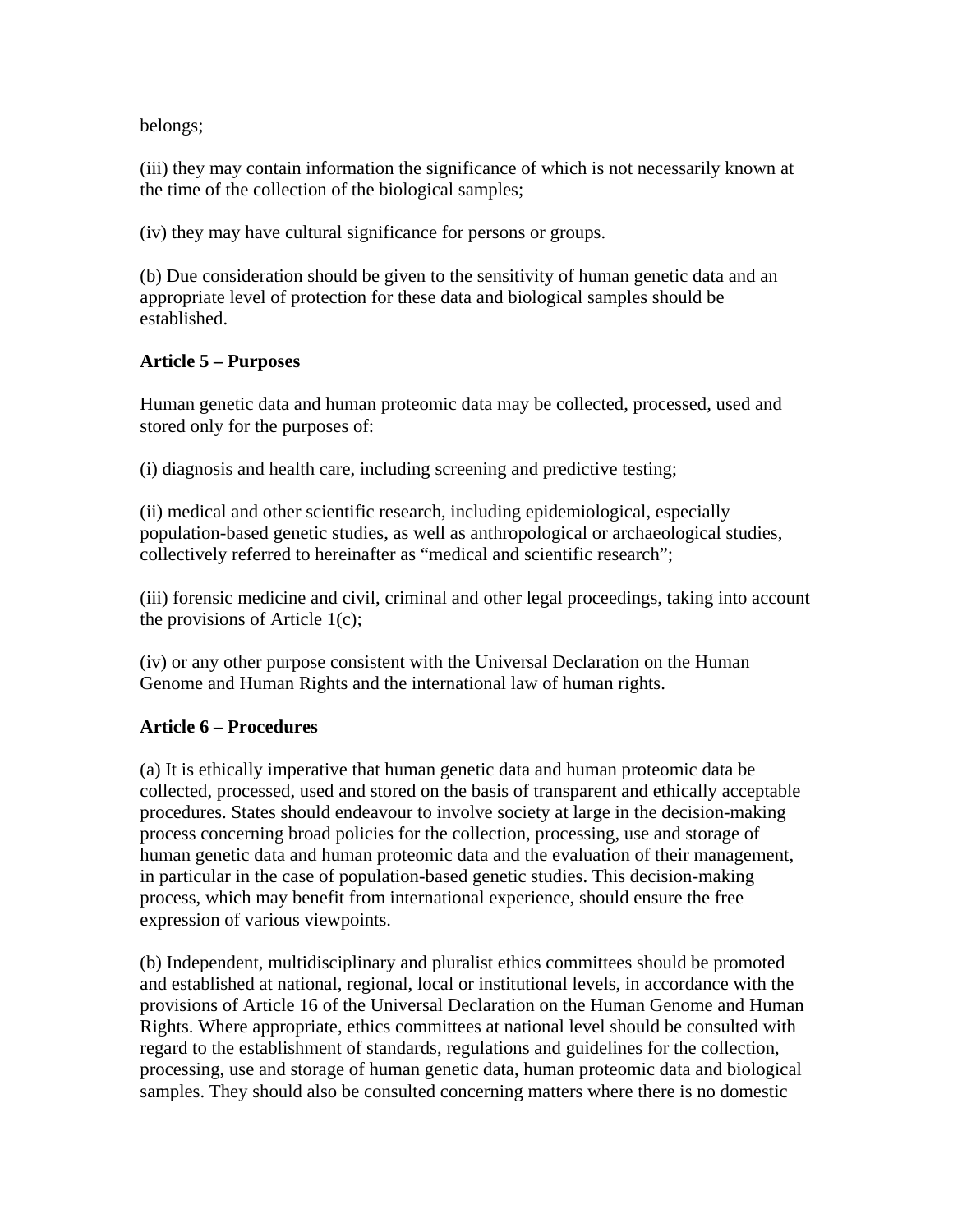law. Ethics committees at institutional or local levels should be consulted with regard to their application to specific research projects.

(c) When the collection, processing, use and storage of human genetic data, human proteomic data or biological samples are carried out in two or more States, the ethics committees in the States concerned, where appropriate, should be consulted and the review of these questions at the appropriate level should be based on the principles set out in this Declaration and on the ethical and legal standards adopted by the States concerned.

(d) It is ethically imperative that clear, balanced, adequate and appropriate information shall be provided to the person whose prior, free, informed and express consent is sought. Such information shall, alongside with providing other necessary details, specify the purpose for which human genetic data and human proteomic data are being derived from biological samples, and are used and stored. This information should indicate, if necessary, risks and consequences. This information should also indicate that the person concerned can withdraw his or her consent, without coercion, and this should entail neither a disadvantage nor a penalty for the person concerned.

#### **Article 7 – Non-discrimination and non-stigmatization**

(a) Every effort should be made to ensure that human genetic data and human proteomic data are not used for purposes that discriminate in a way that is intended to infringe, or has the effect of infringing human rights, fundamental freedoms or human dignity of an individual or for purposes that lead to the stigmatization of an individual, a family, a group or communities.

(b) In this regard, appropriate attention should be paid to the findings of population-based genetic studies and behavioural genetic studies and their interpretations.

### **B. Collection**

#### **Article 8 – Consent**

(a) Prior, free, informed and express consent, without inducement by financial or other personal gain, should be obtained for the collection of human genetic data, human proteomic data or biological samples, whether through invasive or non-invasive procedures, and for their subsequent processing, use and storage, whether carried out by public or private institutions. Limitations on this principle of consent should only be prescribed for compelling reasons by domestic law consistent with the international law of human rights.

(b) When, in accordance with domestic law, a person is incapable of giving informed consent, authorization should be obtained from the legal representative, in accordance with domestic law. The legal representative should have regard to the best interest of the person concerned.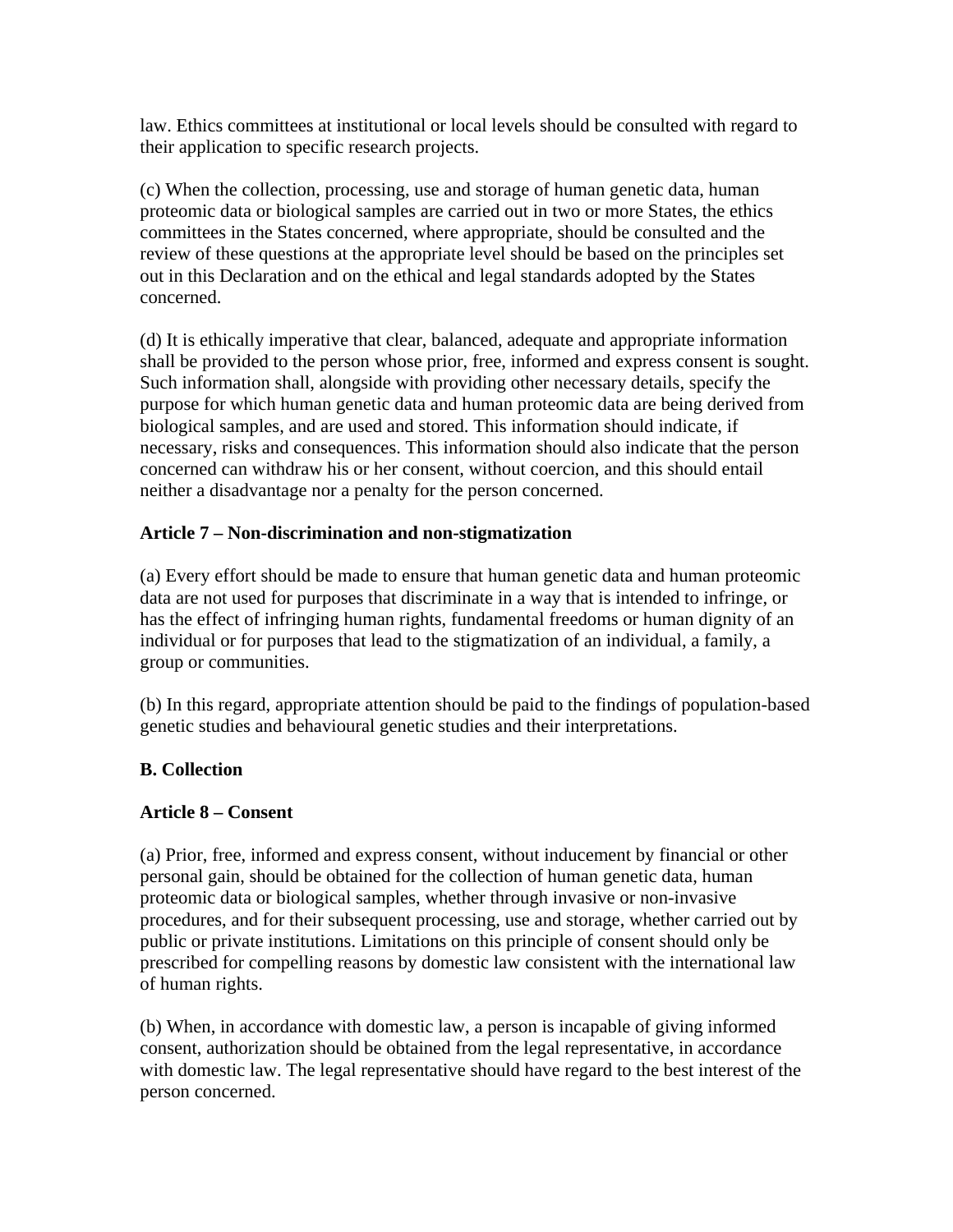(c) An adult not able to consent should as far as possible take part in the authorization procedure. The opinion of a minor should be taken into consideration as an increasingly determining factor in proportion to age and degree of maturity.

(d) In diagnosis and health care, genetic screening and testing of minors and adults not able to consent will normally only be ethically acceptable when they have important implications for the health of the person and have regard to his or her best interest.

# **Article 9 – Withdrawal of consent**

(a) When human genetic data, human proteomic data or biological samples are collected for medical and scientific research purposes, consent may be withdrawn by the person concerned unless such data are irretrievably unlinked to an identifiable person. In accordance with the provisions of Article 6(d), withdrawal of consent should entail neither a disadvantage nor a penalty for the person concerned.

(b) When a person withdraws consent, the person's genetic data, proteomic data and biological samples should no longer be used unless they are irretrievably unlinked to the person concerned.

(c) If not irretrievably unlinked, the data and biological samples should be dealt with in accordance with the wishes of the person. If the person's wishes cannot be determined or are not feasible or are unsafe, the data and biological samples should either be irretrievably unlinked or destroyed.

# **Article 10 – The right to decide whether or not to be informed about research results**

When human genetic data, human proteomic data or biological samples are collected for medical and scientific research purposes, the information provided at the time of consent should indicate that the person concerned has the right to decide whether or not to be informed of the results. This does not apply to research on data irretrievably unlinked to identifiable persons or to data that do not lead to individual findings concerning the persons who have participated in such a research. Where appropriate, the right not to be informed should be extended to identified relatives who may be affected by the results.

# **Article 11 – Genetic counselling**

It is ethically imperative that when genetic testing that may have significant implications for a person's health is being considered, genetic counselling should be made available in an appropriate manner. Genetic counselling should be non-directive, culturally adapted and consistent with the best interest of the person concerned.

# **Article 12 – Collection of biological samples for forensic medicine or in civil, criminal and other legal proceedings**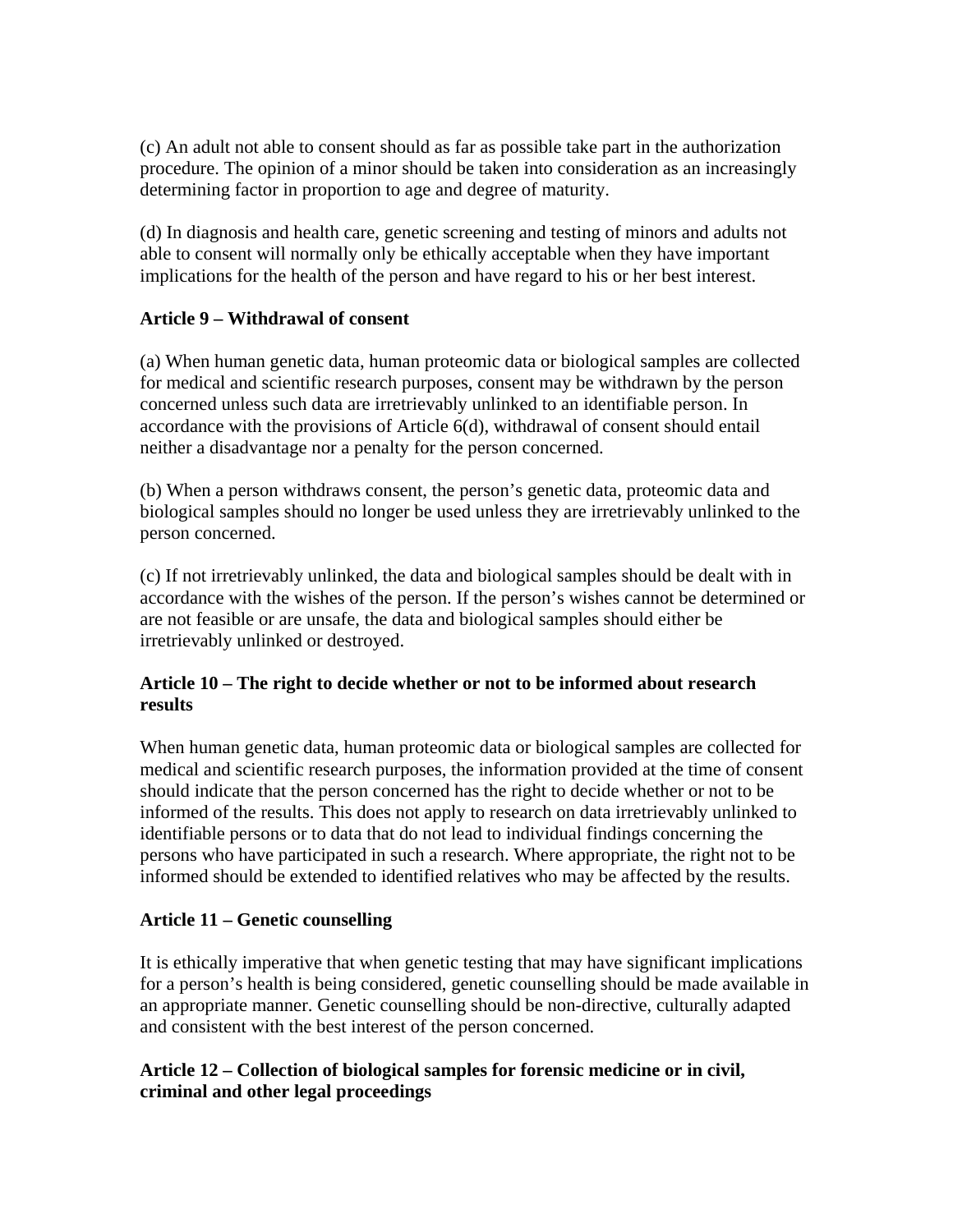When human genetic data or human proteomic data are collected for the purposes of forensic medicine or in civil, criminal and other legal proceedings, including parentage testing, the collection of biological samples, in vivo or post-mortem, should be made only in accordance with domestic law consistent with the international law of human rights.

## **C. Processing**

### **Article 13 – Access**

No one should be denied access to his or her own genetic data or proteomic data unless such data are irretrievably unlinked to that person as the identifiable source or unless domestic law limits such access in the interest of public health, public order or national security.

#### **Article 14 – Privacy and confidentiality**

(a) States should endeavour to protect the privacy of individuals and the confidentiality of human genetic data linked to an identifiable person, family or, where appropriate, group, in accordance with domestic law consistent with the international law of human rights.

(b) Human genetic data, human proteomic data and biological samples linked to an identifiable person should not be disclosed or made accessible to third parties, in particular, employers, insurance companies, educational institutions and the family, except for an important public interest reason in cases restrictively provided for by domestic law consistent with the international law of human rights or where the prior, free, informed and express consent of the person concerned has been obtained provided that such consent is in accordance with domestic law and the international law of human rights. The privacy of an individual participating in a study using human genetic data, human proteomic data or biological samples should be protected and the data should be treated as confidential.

(c) Human genetic data, human proteomic data and biological samples collected for the purposes of scientific research should not normally be linked to an identifiable person. Even when such data or biological samples are unlinked to an identifiable person, the necessary precautions should be taken to ensure the security of the data or biological samples.

(d) Human genetic data, human proteomic data and biological samples collected for medical and scientific research purposes can remain linked to an identifiable person, only if necessary to carry out the research and provided that the privacy of the individual and the confidentiality of the data or biological samples concerned are protected in accordance with domestic law.

(e) Human genetic data and human proteomic data should not be kept in a form which allows the data subject to be identified for any longer than is necessary for achieving the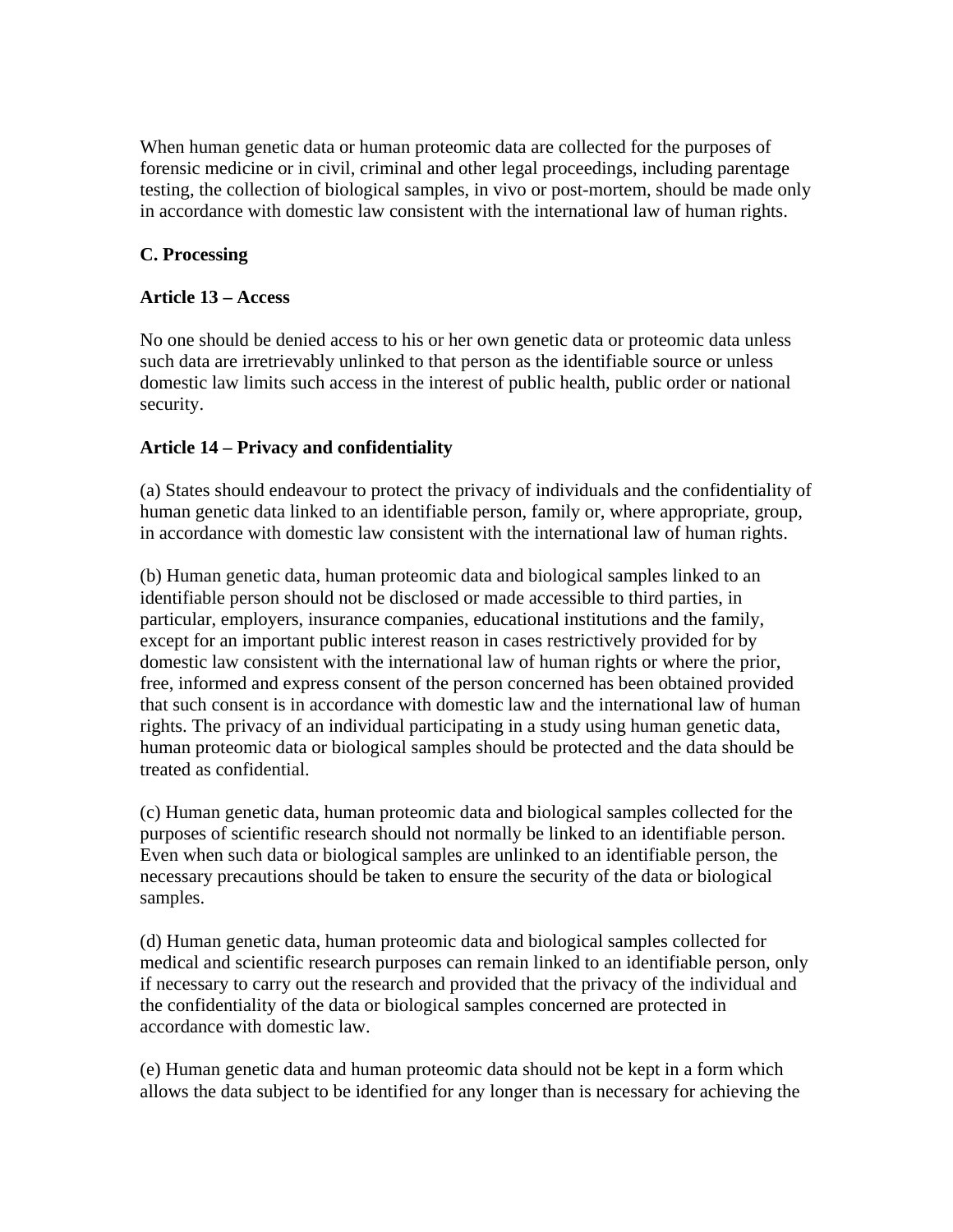purposes for which they were collected or subsequently processed.

# **Article 15 – Accuracy, reliability, quality and security**

The persons and entities responsible for the processing of human genetic data, human proteomic data and biological samples should take the necessary measures to ensure the accuracy, reliability, quality and security of these data and the processing of biological samples. They should exercise rigour, caution, honesty and integrity in the processing and interpretation of human genetic data, human proteomic data or biological samples, in view of their ethical, legal and social implications.

## **D. Use**

# **Article 16 – Change of purpose**

(a) Human genetic data, human proteomic data and the biological samples collected for one of the purposes set out in Article 5 should not be used for a different purpose that is incompatible with the original consent, unless the prior, free, informed and express consent of the person concerned is obtained according to the provisions of Article 8(a) or unless the proposed use, decided by domestic law, corresponds to an important public interest reason and is consistent with the international law of human rights. If the person concerned lacks the capacity to consent, the provisions of Article 8(b) and (c) should apply mutatis mutandis.

(b) When prior, free, informed and express consent cannot be obtained or in the case of data irretrievably unlinked to an identifiable person, human genetic data may be used in accordance with domestic law or following the consultation procedures set out in Article 6(b).

# **Article 17 – Stored biological samples**

(a) Stored biological samples collected for purposes other than set out in Article 5 may be used to produce human genetic data or human proteomic data with the prior, free, informed and express consent of the person concerned. However, domestic law may provide that if such data have significance for medical and scientific research purposes e.g. epidemiological studies, or public health purposes, they may be used for those purposes, following the consultation procedures set out in Article 6(b).

(b) The provisions of Article 12 should apply mutatis mutandis to stored biological samples used to produce human genetic data for forensic medicine.

# **Article 18 – Circulation and international cooperation**

(a) States should regulate, in accordance with their domestic law and international agreements, the cross-border flow of human genetic data, human proteomic data and biological samples so as to foster international medical and scientific cooperation and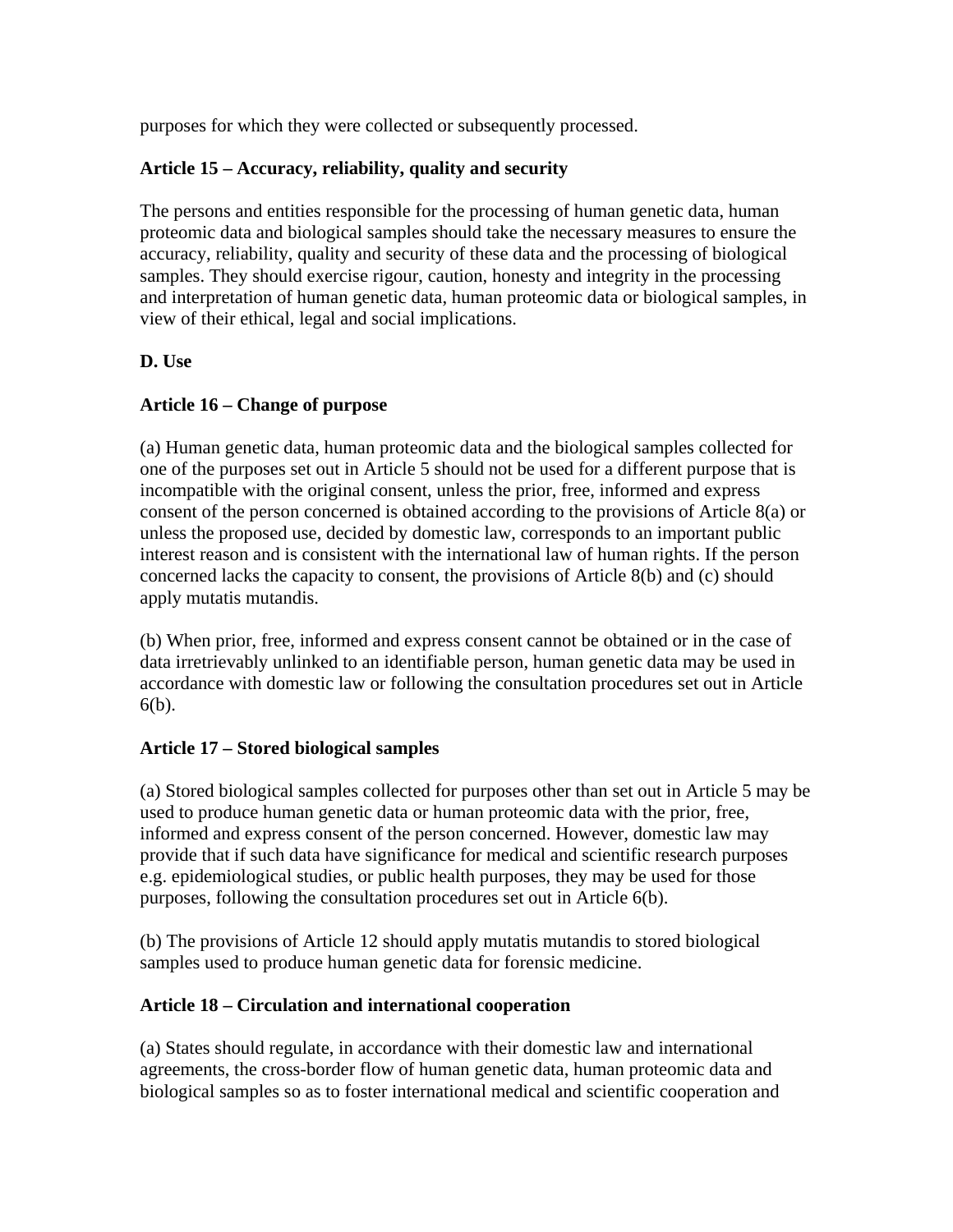ensure fair access to these data. Such a system should seek to ensure that the receiving party provides adequate protection in accordance with the principles set out in this Declaration.

(b) States should make every effort, with due and appropriate regard for the principles set out in this Declaration, to continue fostering the international dissemination of scientific knowledge concerning human genetic data and human proteomic data and, in that regard, to foster scientific and cultural cooperation, particularly between industrialized and developing countries.

(c) Researchers should endeavour to establish cooperative relationships, based on mutual respect with regard to scientific and ethical matters and, subject to the provisions of Article 14, should encourage the free circulation of human genetic data and human proteomic data in order to foster the sharing of scientific knowledge, provided that the principles set out in this Declaration are observed by the parties concerned. To this end, they should also endeavour to publish in due course the results of their research.

#### **Article 19 – Sharing of benefits**

(a) In accordance with domestic law or policy and international agreements, benefits resulting from the use of human genetic data, human proteomic data or biological samples collected for medical and scientific research should be shared with the society as a whole and the international community. In giving effect to this principle, benefits may take any of the following forms:

(i) special assistance to the persons and groups that have taken part in the research;

(ii) access to medical care;

(iii) provision of new diagnostics, facilities for new treatments or drugs stemming from the research;

(iv) support for health services;

(v) capacity-building facilities for research purposes;

(vi) development and strengthening of the capacity of developing countries to collect and process human genetic data, taking into consideration their specific problems;

(vii) any other form consistent with the principles set out in this Declaration.

(b) Limitations in this respect could be provided by domestic law and international agreements.

# **E. Storage**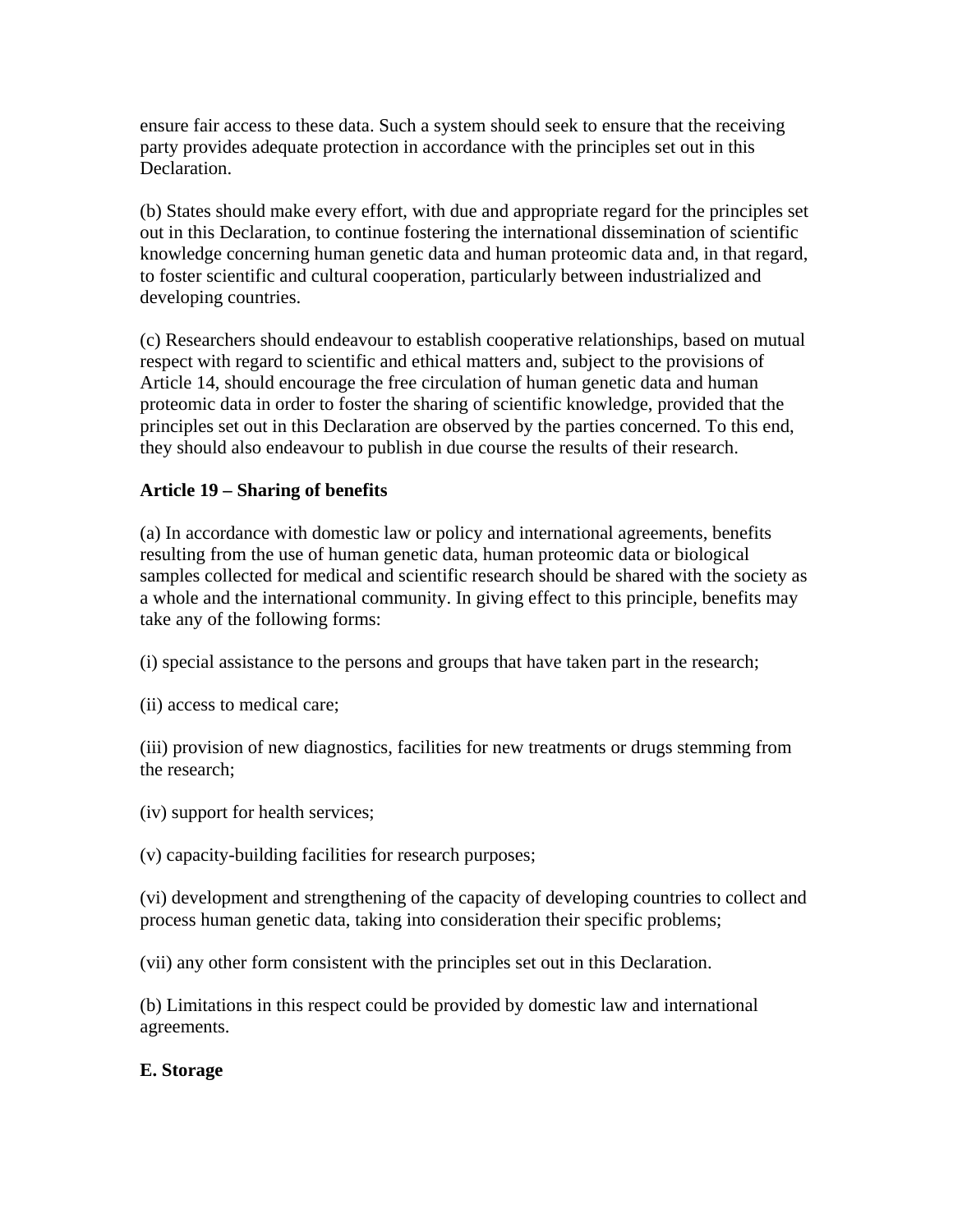## **Article 20 – Monitoring and management framework**

States may consider establishing a framework for the monitoring and management of human genetic data, human proteomic data and biological samples based on the principles of independence, multidisciplinarity, pluralism and transparency as well as the principles set out in this Declaration. This framework could also deal with the nature and purposes of the storage of these data.

## **Article 21 – Destruction**

(a) The provisions of Article 9 apply mutatis mutandis in the case of stored human genetic data, human proteomic data and biological samples.

(b) Human genetic data, human proteomic data and the biological samples collected from a suspect in the course of a criminal investigation should be destroyed when they are no longer necessary, unless otherwise provided for by domestic law consistent with the international law of human rights.

(c) Human genetic data, human proteomic data and biological samples should be available for forensic purposes and civil proceedings only for as long as they are necessary for those proceedings, unless otherwise provided for by domestic law consistent with the international law of human rights.

## **Article 22 – Cross-matching**

Consent should be essential for the cross-matching of human genetic data, human proteomic data or biological samples stored for diagnostic and health care purposes and for medical and other scientific research purposes, unless otherwise provided for by domestic law for compelling reasons and consistent with the international law of human rights.

# **F. Promotion and implementation**

# **Article 23 – Implementation**

(a) States should take all appropriate measures, whether of a legislative, administrative or other character, to give effect to the principles set out in this Declaration, in accordance with the international law of human rights. Such measures should be supported by action in the sphere of education, training and public information.

(b) In the framework of international cooperation, States should endeavour to enter into bilateral and multilateral agreements enabling developing countries to build up their capacity to participate in generating and sharing scientific knowledge concerning human genetic data and the related know-how.

#### **Article 24 – Ethics education, training and information**